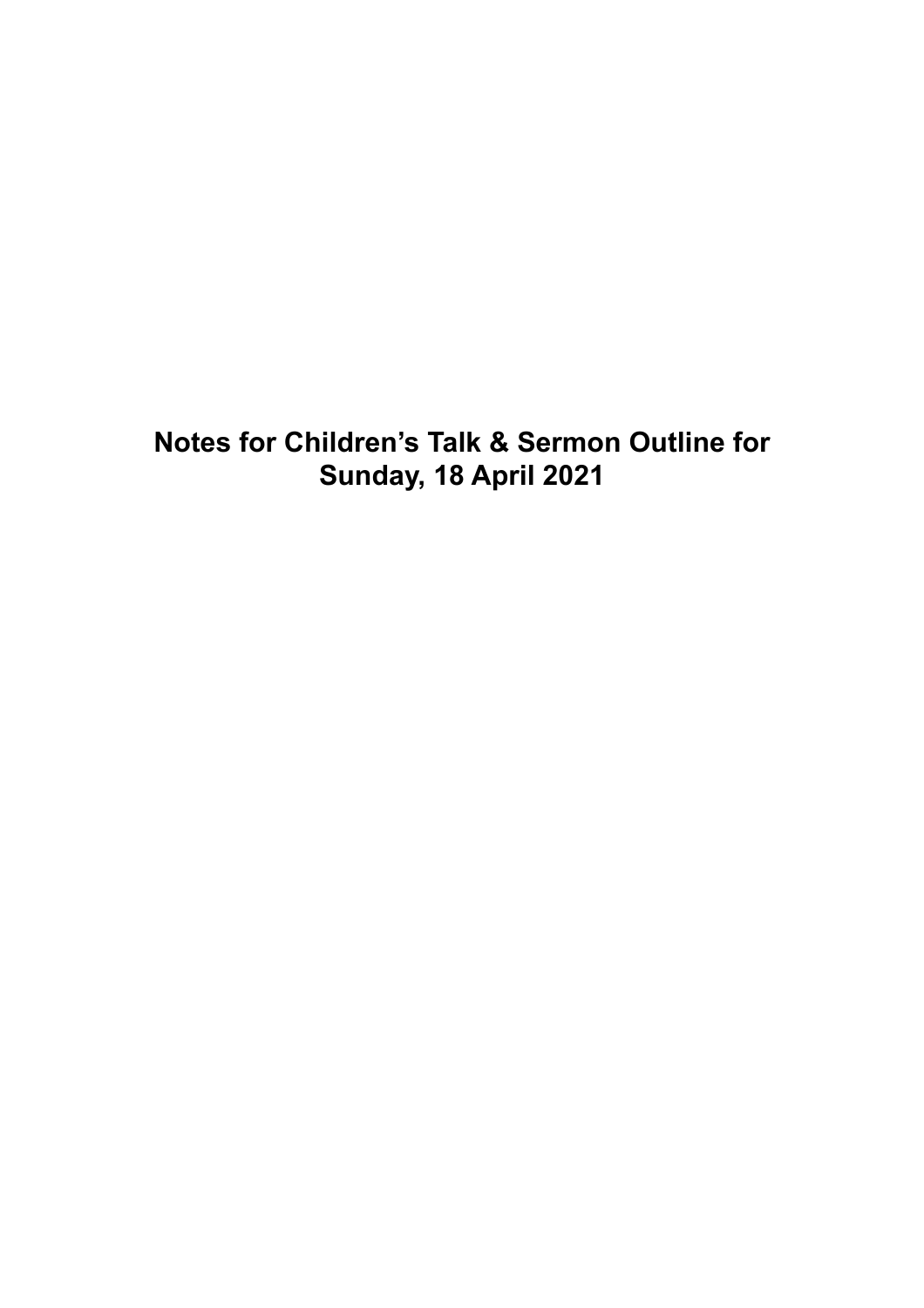# **Children's Talk: The Lord Made You Want to Learn**

- What's your favourite video game right now? (Minecraft? Fortnite?)
	- Have you ever thought about *why* you like those games?
		- You might say, "Because it's fun!"
		- Yeah, but *why* is that fun for you?
- It's because of how the Lord made you.
	- The Lord made you with a mind that is hungry to *know* things and hungry to know how to *do* things.
	- It's fun to figure out how to do different things in those video games because the Lord designed you to want to figure things out.
	- It's fun to get better at fighting or building or whatever in the video game because the Lord designed you to want to get better at doing things.
- Here's a Psalm where the person who wrote the Psalm is talking to the Lord about how the Lord made him:
	- Psalm 139:13-18 (Kempton Project Translation, modified)

- 13 For You formed my kidneys; You sheltered me in my mother's womb. 14 I will confess You, for I am fearfully and wonderfully made; Wonderful are Your works, and my soul knows this very well. 15 My bone was not concealed from You, When I was made in hiding, I was embroidered in the lower parts of the earth. 16 Your eyes saw me rolled up, And in Your book the days were written, all of them; They were formed, And not one of them was missing. 17 And how precious are Your thoughts to me, O God! How numerous is the sum of them! 18 If I should number them, they are more multiplied than sand; I awake, and I am still with You.

- So the Lord carefully made every detail of you—your body and also your mind and how it works.
	- And the Lord is always thinking about you and how to help you and how to help you move forward.
- Why did the Lord make you with a mind that loves learning things and figuring things out?
	- Because the Lord wants you to be happy and He knows that you will be most happy if you can find ways of being useful to other people.
		- The more you know, the more you can be useful to other people.
			- And you've probably experienced this with computer games, even.
			- Isn't it fun to tell someone something about a computer game that they
				- didn't know before so that then they can do that for themselves?
- That's what the Lord wants for you—for you to be able to have the joy of helping other people.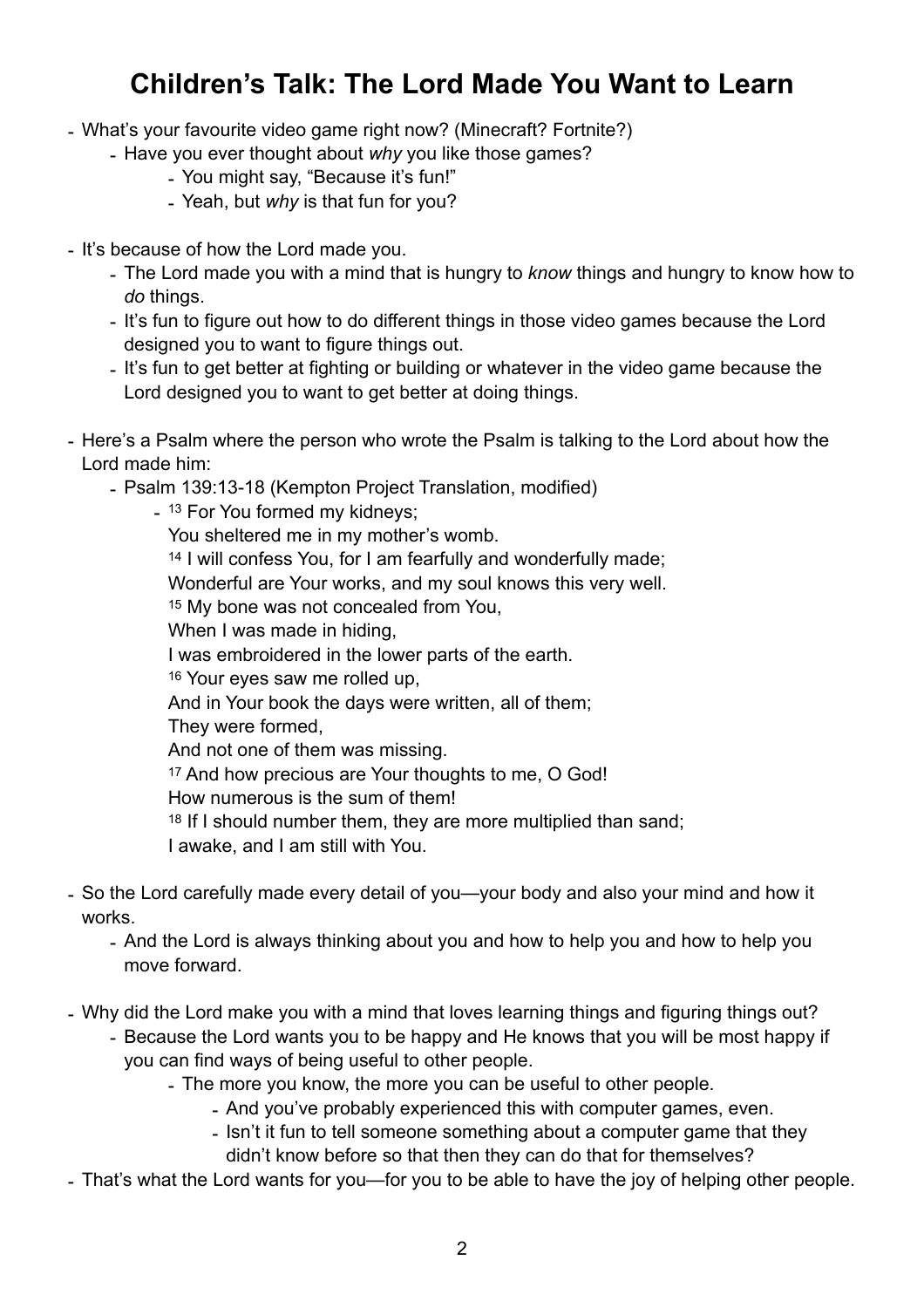- Part of the trick, is to learn when to switch from learning more to trying to use what you already know to help other people.
	- Learning new stuff is kind of like eating food.
		- We need food to survive and to be able to do the things we need to do and to be able to help other people.
		- But we also need to learn when to stop eating more.
			- It would be ridiculous to eat a full meal and then say, "Well, but there's more food in the cupboard, so we'd better keep eating."
- There's always going to be more to learn and more to get good at—whether it's computer games or math or whatever.
	- Just try to remember that there is a time for learning and there's a time for using what you've learned to try to help other people.
	- There's a time for breathing in and there's a time for breathing out.
- So enjoy learning things and getting better at things and remember why the Lord designed you this way and ask Him to help you remember to try to use what you're learning to help other people.
- *Amen*.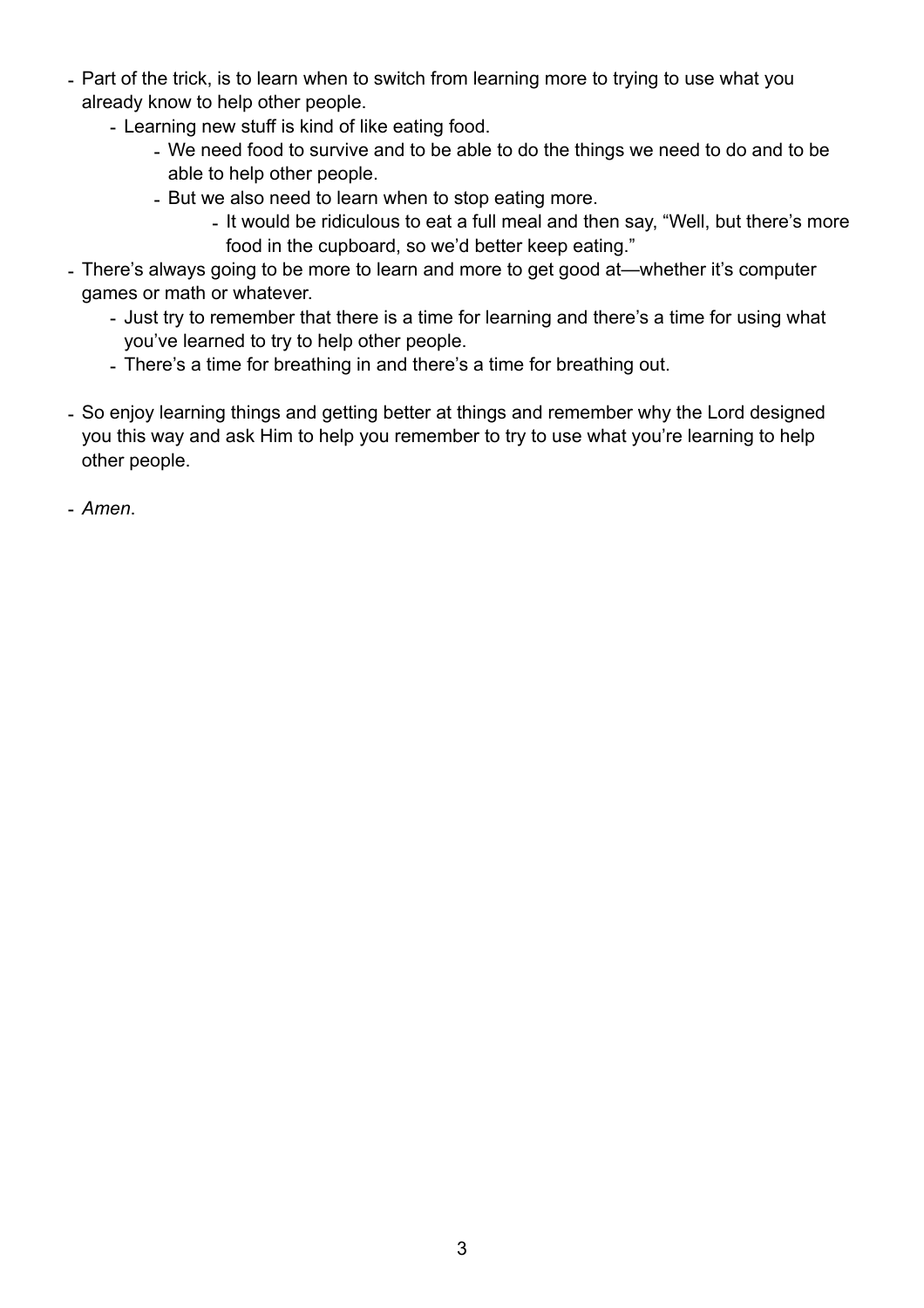# **Education, Part 2: An Opening of the Path**

## A Sermon by Pastor Malcolm G. Smith 18 April 2021

## **Intro**

- It's so much fun to watch a child learn.
- Whether it's your own child or grandchild, or a friend's child, it's just so amazing to watch them learn more and more words, or learn how to walk, or learn how to read.
	- To see their joy and pride in being able to do something that they couldn't do before is so infectious.
- And you have this sense that you're witnessing something miraculous.
	- It really is miraculous—it really is something that only the Lord can make happen.
		- As parents and teachers and other adults involved in a child's life, we have our part to play, but, if we're paying attention and honest, it's very clear that we can't take credit for what they learn or how they grow—that all happens thanks to what the Lord is doing inside of them.
- Today, in our second sermon on education, I want to share some ideas from New Church teachings about what's going on inside a child as they are learning or being educated.
	- What is the Lord doing?
	- And then I want to talk about some of the implications and applications of those ideas.

# **A Way of Thinking About Education**

- The teachings of the New Church have lots of fascinating things to say about the human mind and how it works.
	- We don't need to understand all of that for today but one basic idea is that there are different levels to the mind and that, when things are working as they were designed to, then the highest levels of our mind flow into and bring order to the lower levels of our mind.
		- *Secrets of Heaven* §1495:2
			- The proper order is for the heavenly [or celestial] dimension to act on the spiritual dimension and adapt it to its own purposes. The spiritual dimension should act on the rational and adapt this to its own purposes. And the rational dimension should act on the factual and adapt this to its own purposes.
	- So things are meant to flow from the highest dimensions or levels of our minds down to the lower levels of our minds.
	- The same passage goes on to say this:
		- *Secrets of Heaven* §1495:3
			- This is indeed the order that we follow in earliest childhood, when we are learning, but the appearance is exactly the opposite: we seem to proceed from facts to rational thinking, from this to spiritual ideas, and finally to heavenly concepts. This is the way it appears because this is how a path to the heavenly dimension — the inmost dimension — opens up. All instruction is simply an opening of the path. To the extent that the path opens (or to put it another way, to the extent that the receiving vessels open), these entities flow into one another in sequence, as noted…. These heavenly and spiritual things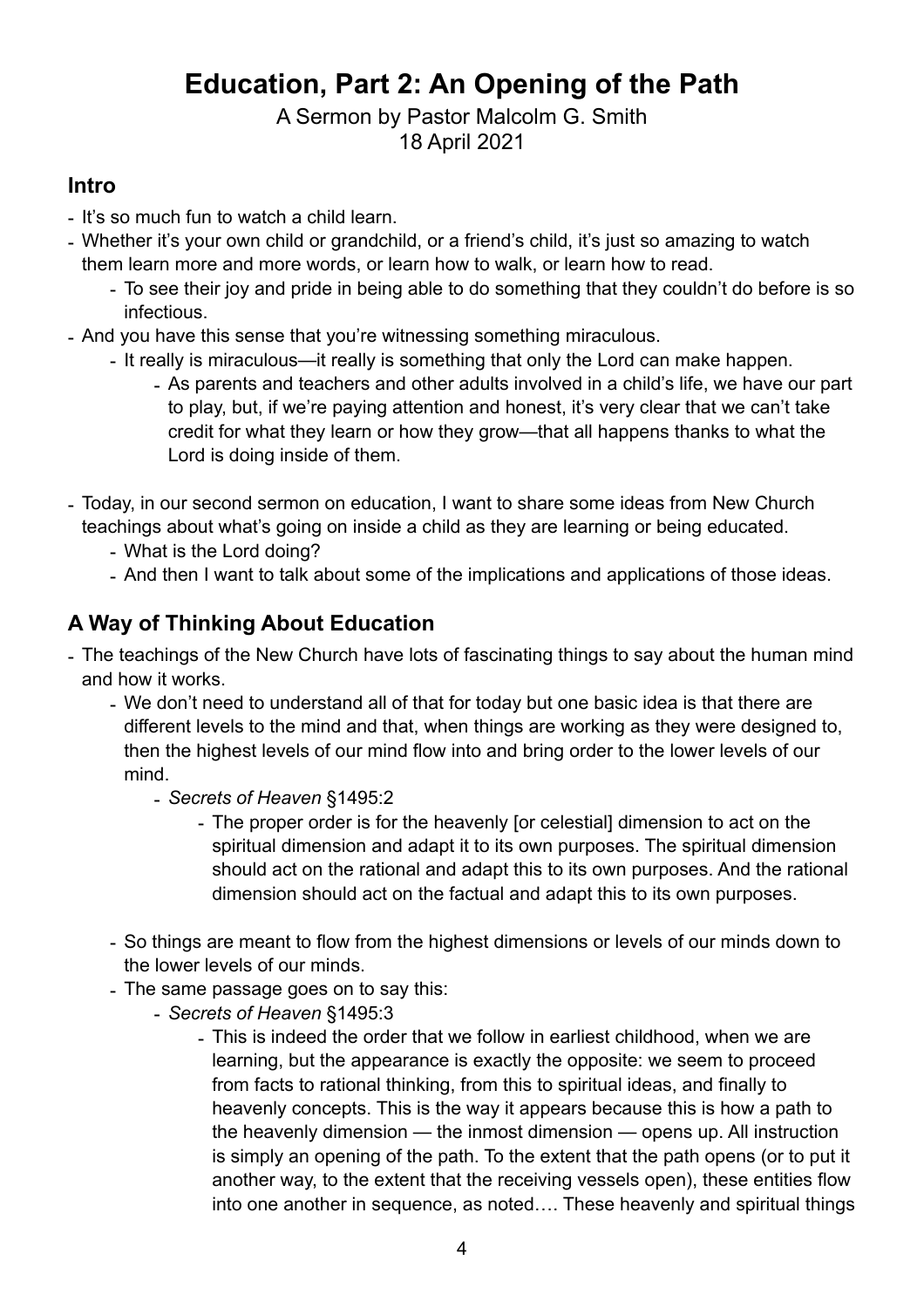are constantly presenting themselves, and they also are preparing and forming for themselves appropriate vessels, which are then opened up.

- "All instruction is simply an opening of the path."
	- There's a deep thought to ponder on for a while.
- "*All* instruction…"
	- That means that any time a child learns something it's because a path has been opened to something much deeper within them.
- Let's take an example: think of a baby learning the word "Mama".
	- On the most basic level it's associating a certain sound with the particular sights, sounds, smells, *etc*. of a certain person .
	- But it obviously goes much deeper than that and "mama" as a concept is a container for so much more.
	- Eventually a baby will grow into a child that has much more knowledge about what "Mama" can mean.
		- They'll learn that there are other mamas than just their own mama.
		- They'll learn other words for the same concept like "mother" and "mom".
	- And that child will grow into a teenager and young adult who has much more developed rational thoughts about motherhood in general and the role of mothers in society.
	- And they'll also learn some more spiritual ideas of how society can and should play something of a maternal role for the people in it.
	- And eventually they might connect with that deepest celestial dimension of their mind where love from the Lord flows into them.
		- And they might connect with the Lord's love of nurturing people and providing for them and helping them feel loved.
			- That deepest love from the Lord is actually what caused the baby to learn the word "Mama" in the first place.
			- It looked like the person had to gradually build up to that level of understanding but the spiritual reality was that it actually worked from the highest level downwards.
	- All learning works that way.
	- "All instruction is simply an opening of the path."
- I don't know about you but I find that a really intriguing idea to consider.
	- And it does seem to explain some of the magic of watching children learn.
	- Children seem to learn a whole lot more and whole lot more quickly sometimes than actually makes sense given the input they've received.
		- One example is in learning languages.
			- Linguists have studied how children acquire language.
			- And there's plenty of healthy debate about it but a number of prominent linguists would say that you can't explain how children learn language by just talking about what language they've been exposed to or taught.
				- There are a just so many weird quirks and exceptions in any language that a child would use but children seem to be able to intuitively learn to follow these rules, exceptions, and quirks in a way that is hard to explain.
				- And so some linguists argue that there must be something innate in children that allows them to learn language as quickly and easily as they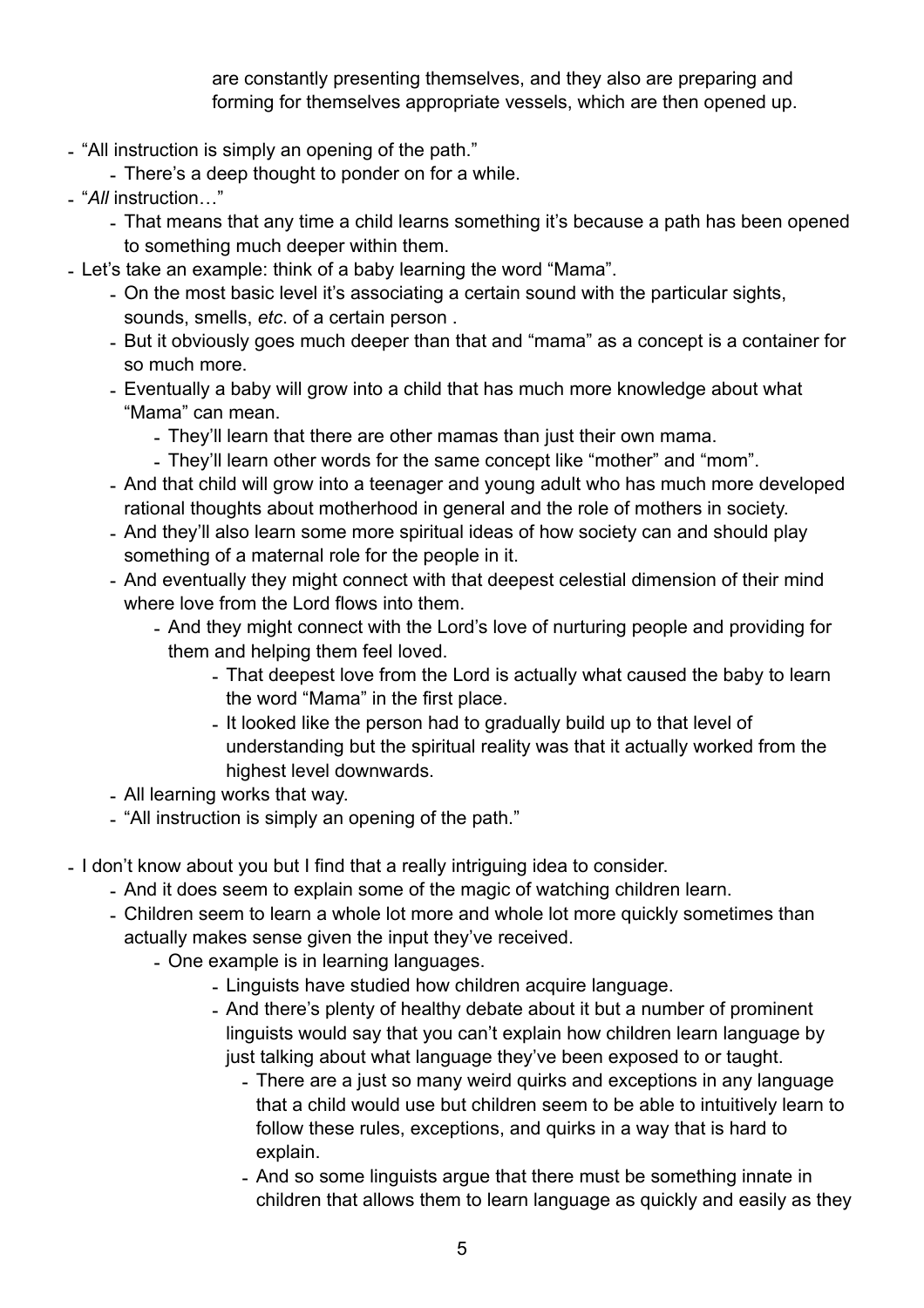do. ("FAQ: Language Acquisition". Linguistic Society of America. [https://](https://www.linguisticsociety.org/resource/faq-how-do-we-learn-language) [www.linguisticsociety.org/resource/faq-how-do-we-learn-language\)](https://www.linguisticsociety.org/resource/faq-how-do-we-learn-language)

- The New Church would say, "Yes, there is something innate in children from the Lord that allows them to learn things. All instruction is simply an opening of the path to deeper things that drive the whole process."

## **What Are the Implications and Applications of This?**

- So that's the concept of what's going on inside a child when they're learning that I wanted to share with you; now I want to talk about the implications and applications of this idea.
	- I want to play with and look at this idea of education being about opening pathways in a bunch of different ways.

#### *The Lord is the One Doing the Educating*

- One implication of this teaching is put well by Peter Buss, Sr. in an address he gave back in 2004.
	- After citing the passage we've just read he said,
		- That is an essential principle of our educational philosophy. We don't teach. We open the way for the Lord to teach through the souls of our students. ("The Soul and its Truths". Retrieved from: [newchristianbiblestudy.org\)](http://newchristianbiblestudy.org)
- This principle that education is not being something that *we* do on our own but rather something that *the Lord* is doing with each child and we are trying to assist is a really healthy principle to keep in mind.
	- With our own children the question should not be so much, "What do *I* want for *my* child?" but "What does *the Lord* want for *His* child and how can I help?"
- Our role with children is something like John the Baptist's role:
	- Luke 3:4-6 (NKJV)
		- 4 "The voice of one crying in the wilderness:
			- 'Prepare the way of the Lord;
			- Make His paths straight.
			- 5 Every valley shall be filled
			- And every mountain and hill brought low;
			- The crooked places shall be made straight
			- And the rough ways smooth;
			- 6 And all flesh shall see the salvation of God.' "
	- We have a role to help prepare that way or path of the Lord for children—try to make it as straight a shot for them as possible.
		- Identify the mountains and valleys that might get in the way.
		- Help them navigate the crooked and rough places along the way.
		- So that they can see the salvation of God for themselves.
- We need to follow the Lord's command when He said, "Let the little children come to Me, and do not forbid them…." (Mark 10:13-16).
- There are a whole variety of ways of doing this work.
	- Some of them are the more obvious things of bringing children to church, when possible.
	- And reading the Word with them.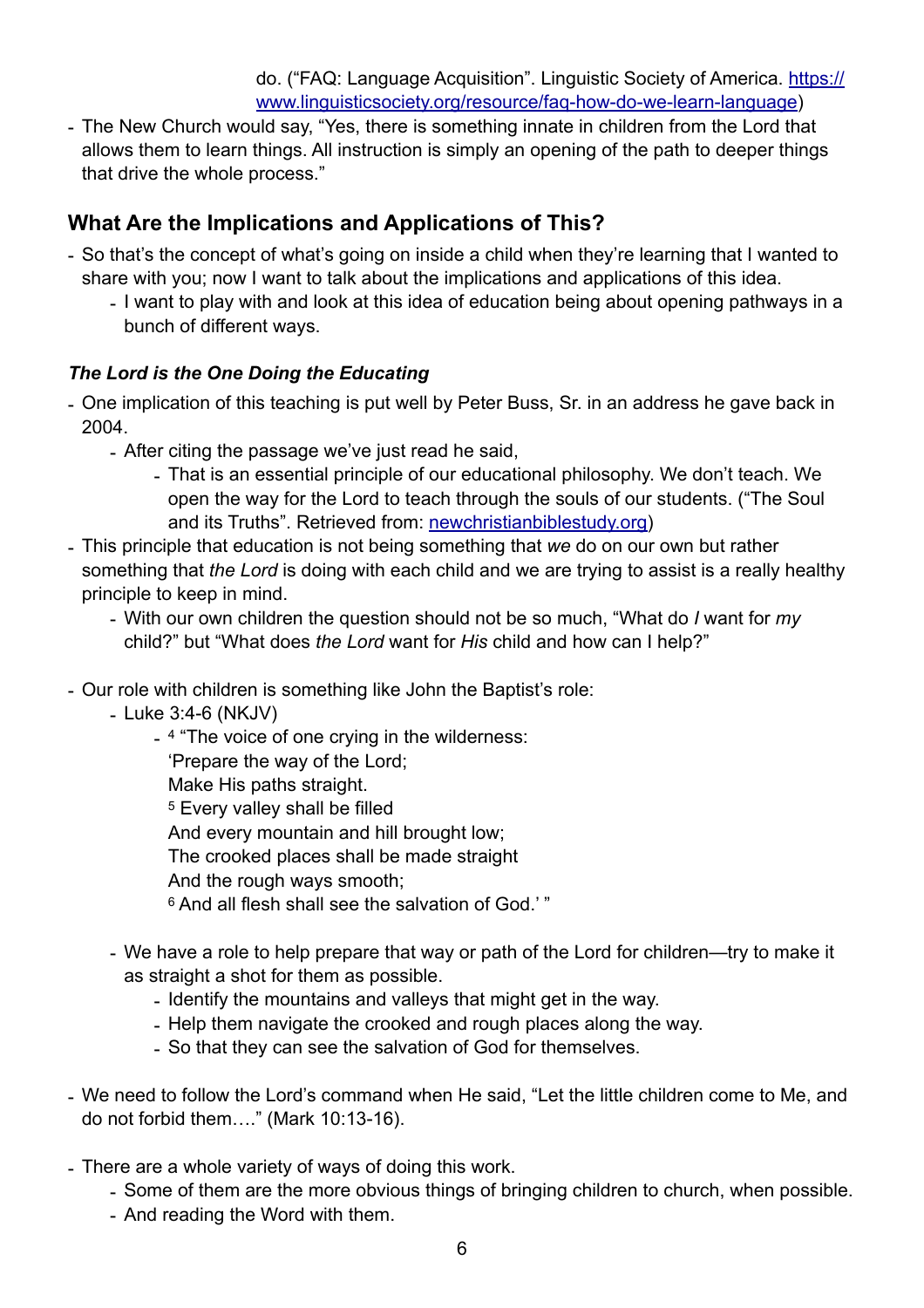- The things that form the best vessels or containers in the lowest levels of our minds for higher things to flow in are the stories and teachings from the Bible.
- It really is good for children to learn and think about stories and text from the Bible.
- We can also help children have a path to the Lord by sharing a view of the world with them that has the Lord in a central role.
	- If you're talking with a child about some cool animal or beautiful, intricate thing in nature you can talk about from the perspective of "isn't it cool that the Lord created it that way?"
	- If a child knows someone who is going through something hard you can pray for the Lord to give them the strength to get through it.

#### *This Doesn't Mean Everything Has to Be Overtly Religious*

- But this does not mean that we need to try to make everything overtly religious for children.
- The teachings of the New Church also say that it's good and useful for kids to learn a bunch of random pointless stuff.
	- *Secrets of Heaven* §3470:2
		- At first children learn very many things, including things that are trivial—games and so on—not to make them wise but to prepare the way for them to receive the useful things that lead to wisdom. Once they have received useful things that lead to wisdom, the trivial things are separated, indeed they are put away.
- So it's ok if your kids are obsessed with some rather pointless stuff.
	- You probably liked learning about some pointless stuff too when you were their age.
		- Actually, you probably still like knowing about some rather pointless stuff.
			- We each have our preferred kinds of pointless information that we like to take in.
			- One example is following sports.
				- Do you know who won the tennis or the soccer or the rugby or the cricket or the formula 1?
				- How is that knowledge any more important and useful than knowing how to craft an enchanting table in Minecraft?
				- The point is that we enjoy knowing those things and the same goes for children.
- Learning and knowing those things, in themselves, is pointless but children get good practice by learning trivial things so that, when they encounter genuinely true and useful things, they are ready to learn and receive those things.
	- Maybe their obsession with learning all the lyrics to some irritating song will one day help them be good at listening to the exact words that their married partner is saying to them.
	- Maybe their delight in learning about lots of different super heroes and their powers will help them one day with figuring out how to work most effectively with a diverse group of people.

#### *What Paths Are We Opening For Children?*

- Another application of this principle that all instruction is an opening of the path is to think of all of things that we educate children in and expose them to as being a whole bunch of paths that we put in front of them.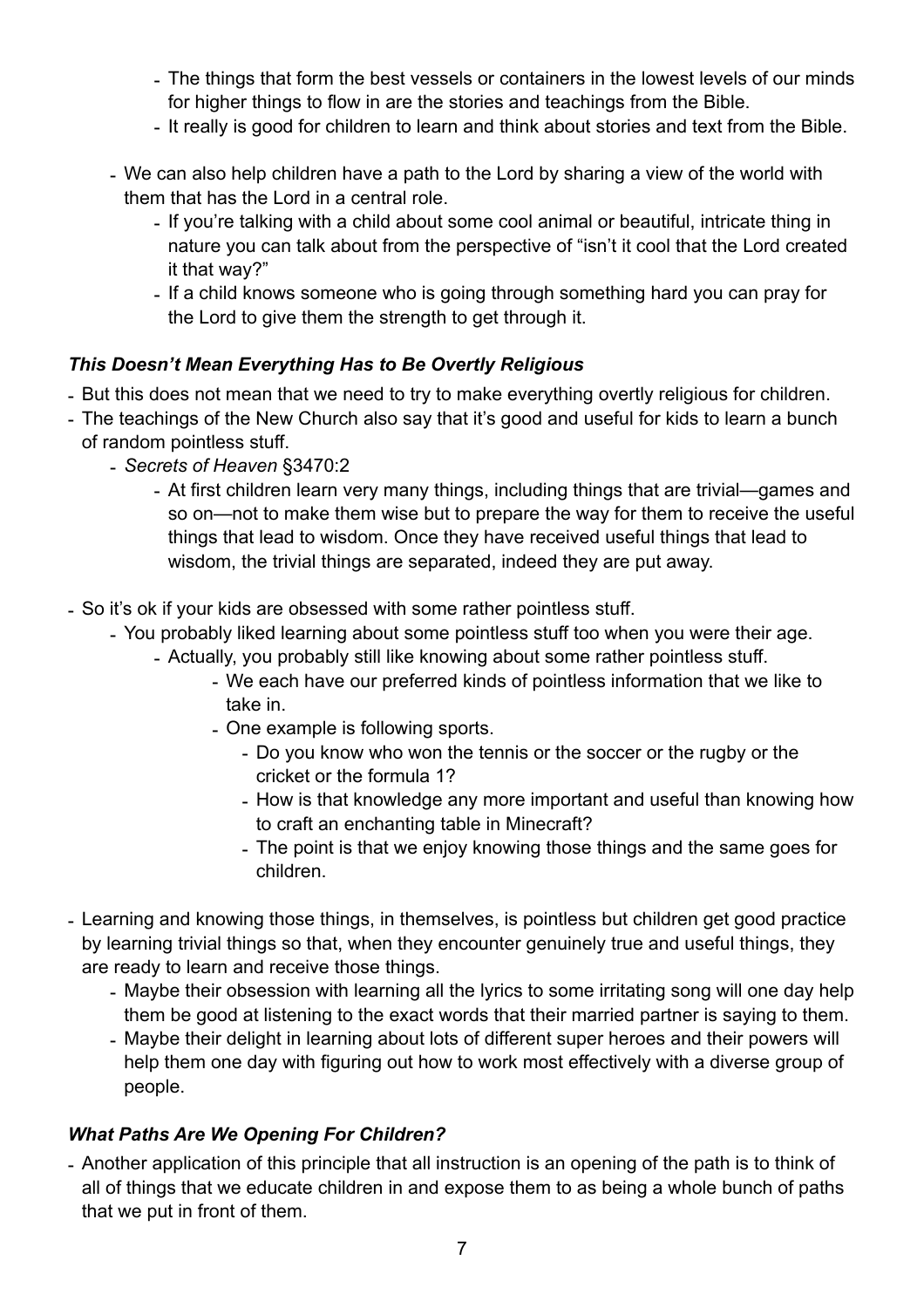- We can think of this in a positive way.
	- We give them the chance to try instrument lessons, that makes a path for them to travel down in which they could get better and better at music.
	- We take them to different places.
	- We read them different books.
	- If they learn another language that is a path into interacting with a whole group of people in a very different way.
		- Each thing they learn is truly the opening of a path, another opportunity that could be explored.
- I find it's interesting to think about which pathways were opened up for you and which ones were not.
	- Because it's amazing how much the things that different families and cultures value and know about or don't value and don't know about can affect a person's life.
		- Some families learn how to swim from very young and spend their lives in and out of the water; other families never learn how to swim and so have a very different relationship with water.
	- Which paths were never opened for you?
		- For some people it's technology—they never really had someone open that pathway for them and so they struggle with it and rely on others to sort it out for them.
		- Technology was a path that was opened for me so I'm fairly capable with technology and I also am fairly confident and knowledgeable about how to figure out more technology if I needed to.
			- On the other hand, the pathway of mechanical things was never really opened for me and so I am rather hopeless at sorting out most things mechanical—vehicles, machines, plumbing.
				- I have no idea how they work and no confidence that I could figure out how they work.
	- Which paths are lacking in your life?
		- Which paths will be lacking in your children's lives?
- We might want to give our child every opportunity and experience possible.
	- And so we might want to push them to learn as much as possible, as quickly as possible, and to gain as many skills as possible, as quickly as possible.
	- We want to put them on the path to mastery and success and so send them where they can have access to as much as possible.
		- In Biblical times that place would have been Egypt.
			- Egypt was a place of much knowledge and learning.
			- And a place with lots of food and resources.
			- The Children of Israel went there and, for a time, it was a beautiful land of plenty for them.
			- And later on they were very productive—they built impressive supply cities for Pharaoh (Exodus 1:11).
			- But they also were enslaved by cruel Egyptian taskmasters.
- The desire for more and more knowledge and skill and experience can enslave us and can enslave our children.
	- Some of the pathways in our children's lives will not be paths to good things but will be paths to unhealthy and hellish things.
		- We can't actually keep that from happening.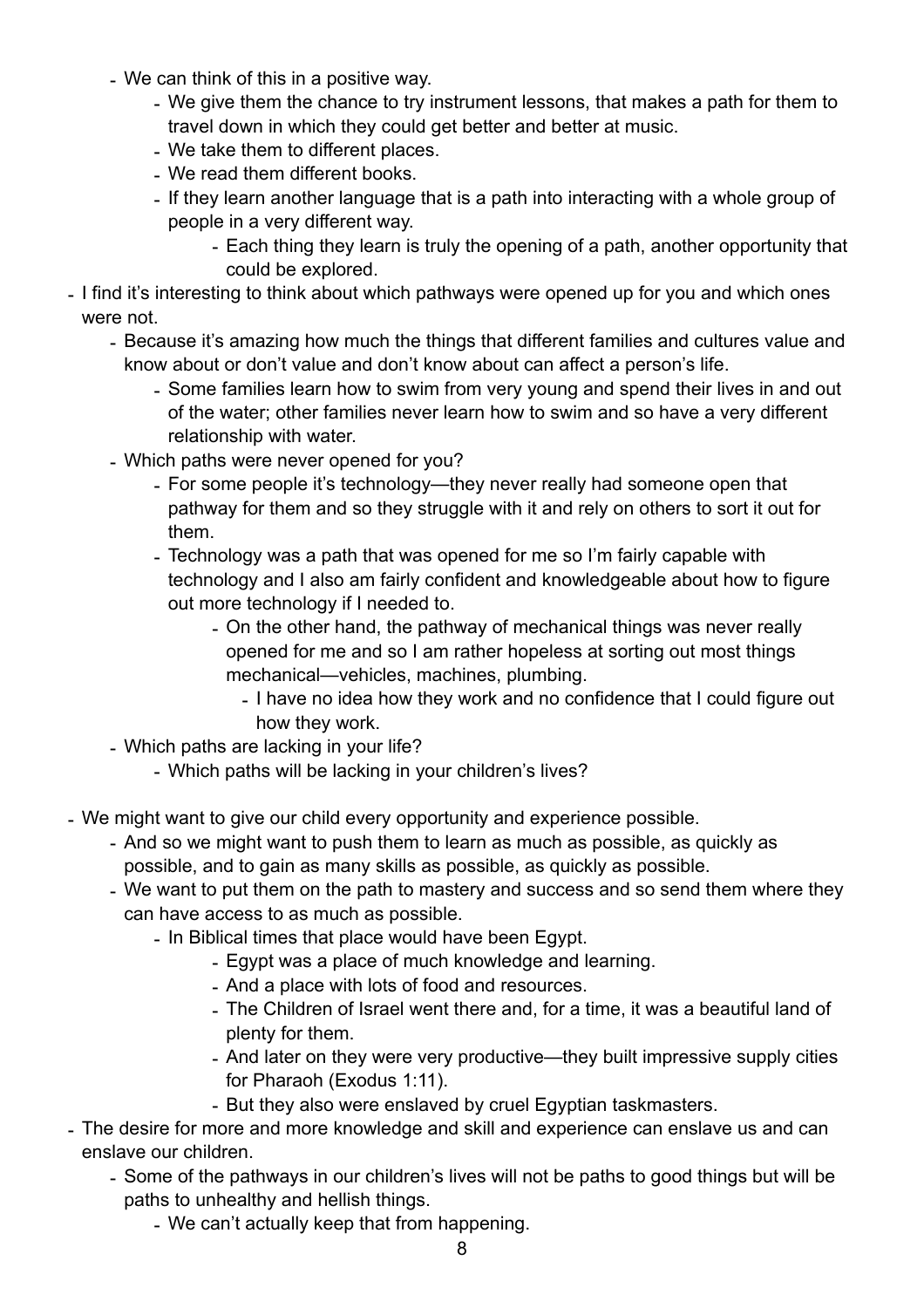- This is part of why it's so important to try to make sure that they also have good, strong pathways connecting them to the Lord as well, so that He can lead them out when they get enslaved by the Egyptians.
- And we can also try to help our children stay on a better path by being careful about the pathways that we are creating and reinforcing for our children.

### *What Pathways Are We Creating and Reinforcing For Children?*

- Modern neuroscientists also use the imagery of pathways when talking about how people learn things or come to associate certain things in their minds.
	- They would say that people are making and reinforcing certain neural pathways when
		- they're learning something or coming to develop a certain habitual behaviour. - And I don't think that's a coincidence.
- The adults in children's lives can have a big influence on what neural pathways are created and reinforced in their minds.
- For example, if every time a child is upset and crying, they're told to shut up and cheer up, then a pathway will be formed in their minds between feeling upset and responding by trying to bury and hide that feeling rather than express it.
- Or, if a child wants to tell the adults around them about the fun things that they're thinking about, but all the adults are too busy looking at their phones or doing other things to pay attention, then the child will learn that their thoughts and opinions don't matter.
- This is a really crucial part of good New Church education that we might overlook.
	- What messages are embedded in our behaviour and the way we interact with children and the way we interact with other adults when the children are watching us?
- If we want the children we're interacting with to learn the Golden Rule then we'd better work hard to treat them the way that we want to be treated.
- If we want children to believe that the Lord knows them and loves them then we'd better work hard to know them and love them.
	- And to communicate with our actions as well as our words to each child we interact with, "You matter. Your feelings matter. Your thoughts matter. I care about you."
- And when they mess up, how do we respond?
	- What message is embedded in the way we respond to them?
		- Are we telling them that they're bad and disobedient and deserve to be disliked?
		- Or are we responding with a message of, "Yup, you messed up. That behaviour is not ok but I still love you and we'll keep working on this together."
- We can create some really helpful pathways in our kids minds that connect even difficult things to heavenly and loving things.
	- Or we can create pathways in our kids that connect them with scary hellish things.
- My wife and I are reading a parenting book right now and the central idea of the book is that parents need to start by working on themselves to be able to parent their kids well (*Peaceful Parent, Happy Kids: How to Stop Yelling and Start Connecting* by Dr. Laura Markham).
	- Here's a short excerpt:
		- Parenting isn't about what our child does, but about how we respond. In fact, most of what we call parenting doesn't take place between a parent and a child but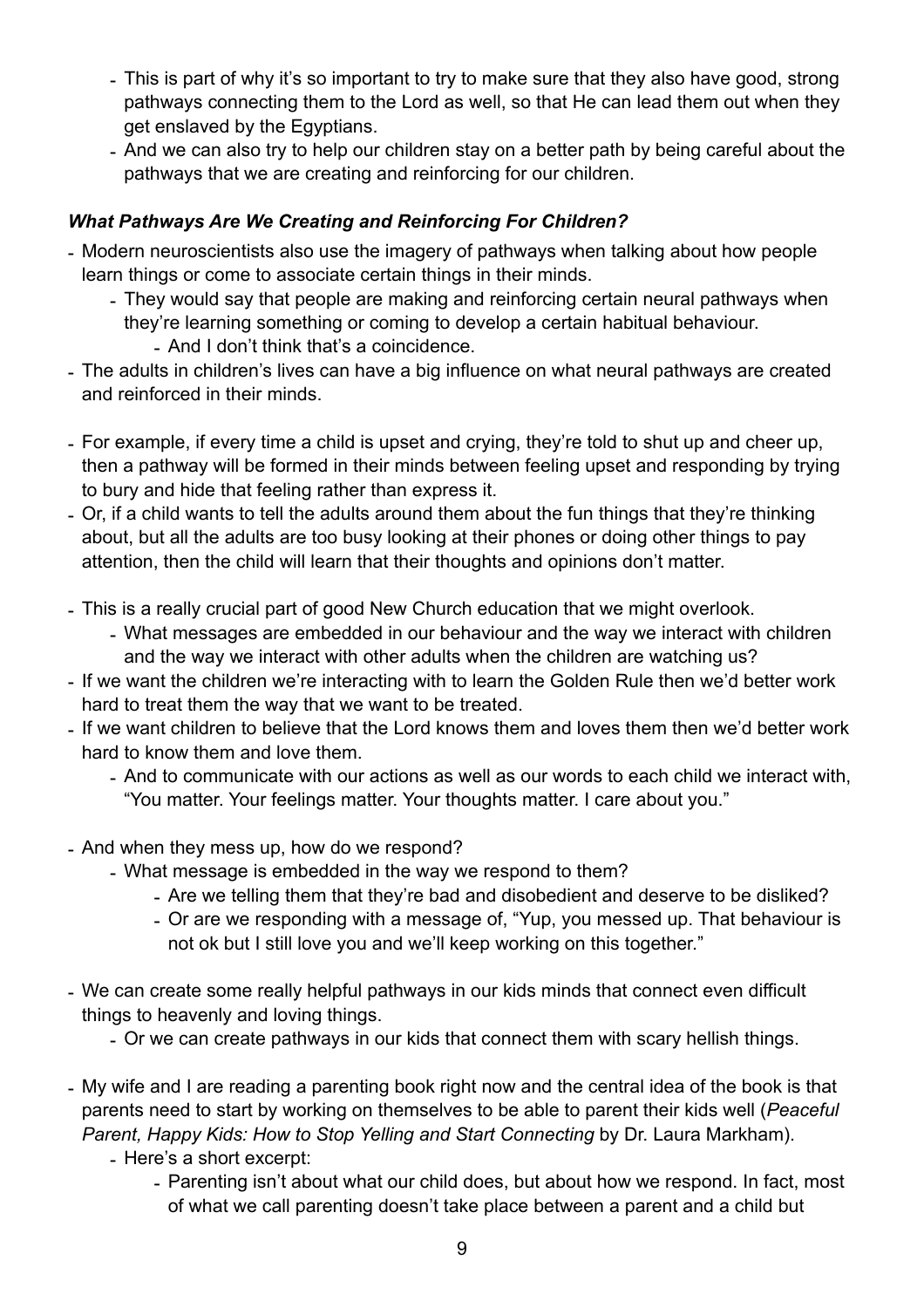within the parent. When a storm brews, a parent's response will either calm it or incite a full-scale tsunami. Staying calm enough to respond constructively to all that childish behavior—and the stormy emotions behind it—requires that we grow, too.  $(p,xx)$ 

- This is the last application and perhaps most important application of this idea of all instruction being about opening of paths.
	- You need to be aware of what paths are open and closed in you.
		- If you want to help children have the right paths open within them, then the best way to do that is to make sure you have the right paths open within yourself.
			- You might feel like you want your children to know about the Lord but you also feel very awkward talking about the Lord with your children.
			- You might need to put some work in on that path.
	- If you're like me, then you also have certain hellish paths open in you.
		- Children do or say certain things and then I'm on a highway to hell in the way that I would instinctively respond to them.
			- And if I don't change that then I will be recreating that pathway of how to respond to that situation in my children.
		- That needs some work.
			- I need to figure out a different path to go on—a different way of responding.
			- I need to pray to the Lord in the moment to help me take that different path.
			- And I need to keep working on it.
				- And, if I can manage to keep doing it, that work that I do inside myself to try to shut off pathways to hell and open up pathways to the Lord and His love and care for children, might be the most important work for me to do to be able to provide New Church education to the children that I interact with.

## **Conclusion**

- This sermon started out being about educating children and ended up with working on educating ourselves.
- This is one of the realities of education: anyone in involved in educating others is also still in the process of being educated themselves.

- We have a lot to learn from children and about ourselves as we try to raise children.

- But the Lord will help us to get on the right path and help the children we interact with to get on the right path too.
- I want to end with a Psalm about how the Lord will help us and will help the next generation find the right paths.
	- Psalm 25:4-5, 8-10, 12-13 (NKJV)
		- 4 Show me Your ways, O Jehovah;
			- Teach me Your paths.

5 Lead me in Your truth and teach me,

For You are the God of my salvation;

On You I wait all the day.

….

8 Good and upright is Jehovah;

Therefore He teaches sinners in the way.

9 The humble He guides in justice,